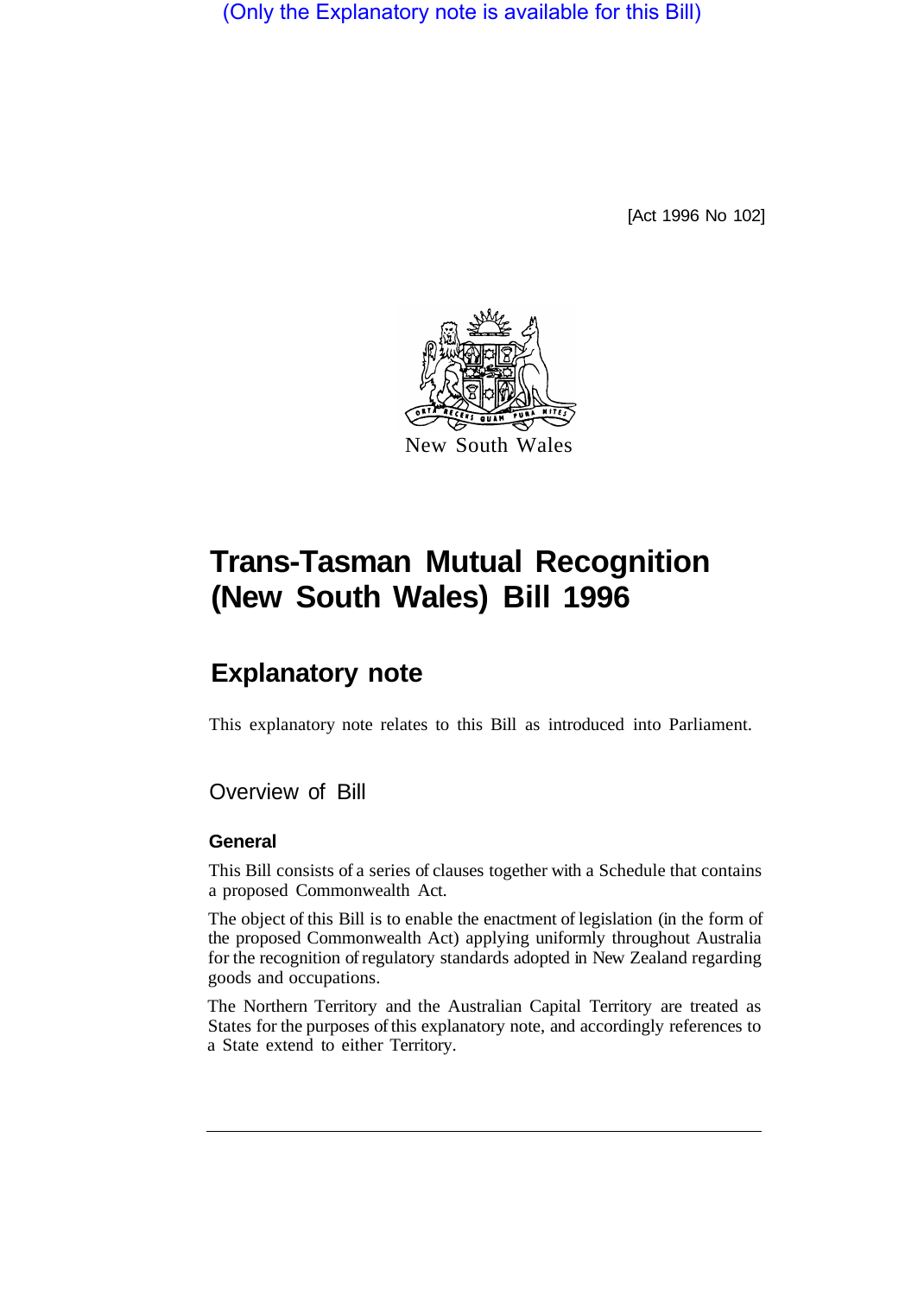Explanatory note

## **Overall legislative scheme**

The Bill forms part of a larger legislative scheme that involves the enactment of Bills by the States, the Commonwealth and New Zealand. The larger legislative scheme has two components:

- an Australian component, and
- a New Zealand component.

This Bill is concerned with the Australian component of this larger legislative scheme. It provides or contributes to the legislative power for the enactment of the proposed Commonwealth Act.

The *Trans-Tasman Mutual Recognition Bill 1996* of New Zealand is concerned with the New Zealand Component of this total legislative scheme. That Bill was introduced into the Parliament of New Zealand on 18 July 1996.

## **Background**

The Trans-Tasman Mutual Recognition Arrangement was signed by the Commonwealth and the States on 14 June 1996 and by New Zealand on 9 July 1996.

The purpose of the Arrangement is to give effect to a scheme implementing mutual recognition principles between the parties relating to the sale of goods and the registration of occupations, consistent with the protection of public health and safety and the environment.

The objective of the Arrangement is to remove regulatory barriers to the movement of goods and service providers between Australia and New Zealand, and to thereby facilitate trade between the two countries.

The Arrangement recognises that it builds on, and is a natural extension of, the 1992 Mutual Recognition Agreement between the Commonwealth and the States. The Arrangement states that, as far as possible, the mutual recognition scheme contemplated by the 1996 Arrangement should be consistent with the scheme established by the 1992 Mutual Recognition Agreement.

The 1992 Mutual Recognition Agreement was the basis for a scheme for legislation applying uniformly throughout Australia for the mutual recognition by the States of each other's differing regulatory standards regarding goods and occupations. The *Mutual Recognition Act 1992* of the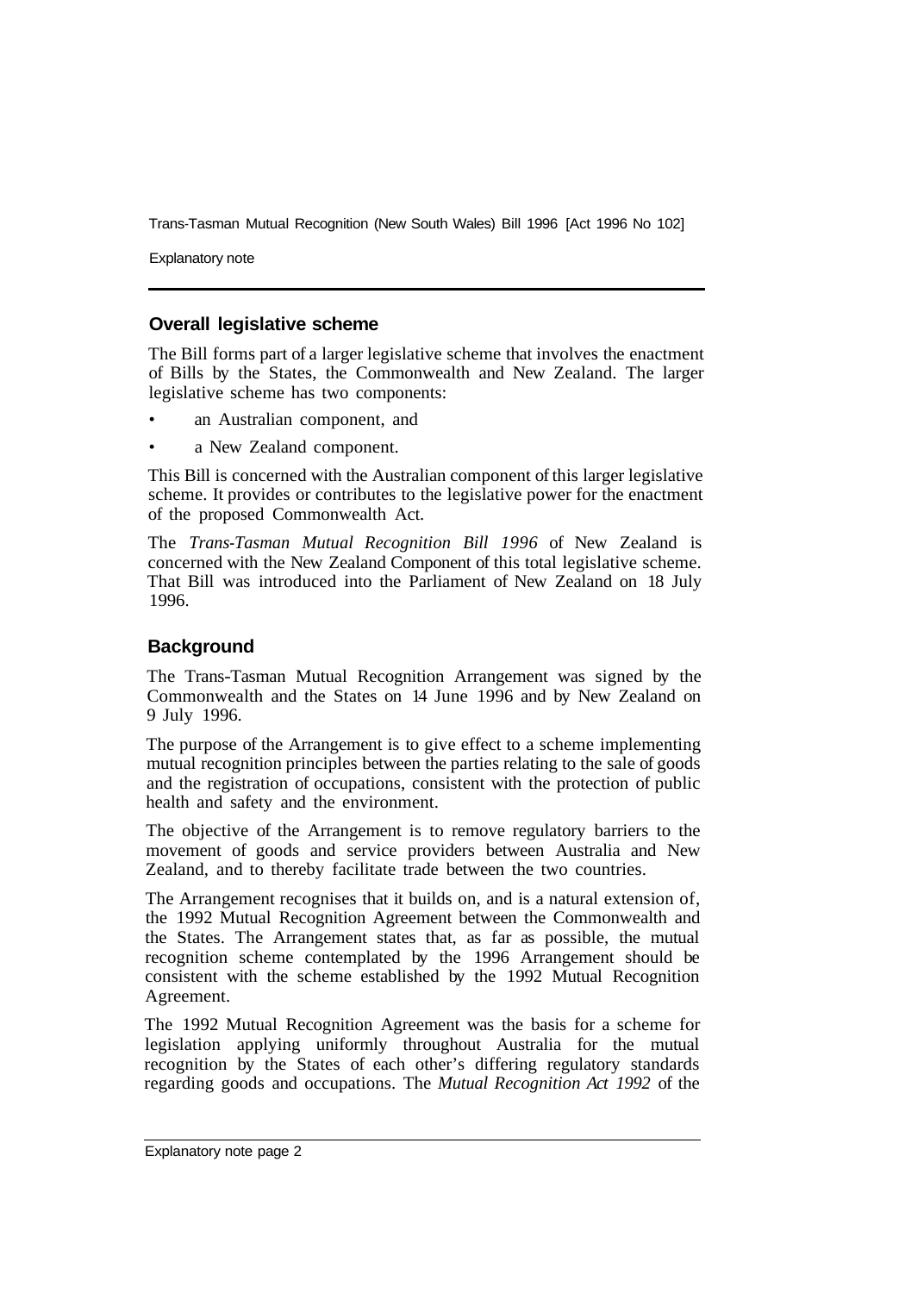Explanatory note

Commonwealth was enacted as the result of State legislation. In the case of New South Wales, power was given for the enactment of the Act by the *Mutual Recognition (New South Wales) Act 1992.* 

The scheme contemplated by the 1996 Arrangement is similar to the scheme under the 1992 Agreement in many respects. However, whereas the 1992 scheme principally affects the States, the 1996 scheme affects the Commonwealth and New Zealand as well as the States.

The terms of the proposed Commonwealth Act are based on and similar to the *Mutual Recognition Act 1992.* 

## **Policy result to be achieved by the Commonwealth, State and New Zealand Bills (the overall legislative package)**

The Commonwealth, State and New Zealand Bills will implement the 1996 Trans-Tasman Mutual Recognition Arrangement. The Arrangement is based on two key principles in relation to goods and occupations:

- (a) if goods may be legally sold in New Zealand they may be sold in an Australian jurisdiction, and vice versa, and
- (b) if a person is registered to practise an occupation in New Zealand, he or she will be entitled to practise an equivalent occupation in an Australian jurisdiction, and vice versa.

## **The State Bill**

This Bill refers to the Parliament of the Commonwealth under paragraph (xxxvii) of section 5 1 of the Commonwealth Constitution the power to enact an Act in the terms, or substantially in the terms, set out in the Schedule to the Bill.

The proposed Schedule contains a Bill for a Commonwealth Act with the short title of the *Trans-Tasman Mutual Recognition Act 1996.* Amendment of the proposed Commonwealth Act is not referred to the Commonwealth. However, Schedules 1–4 to the proposed Commonwealth Act will be able to be amended by regulations in accordance with the proposed Commonwealth Act.

The referral of power to the Commonwealth may be terminated by the Governor by proclamation, but only after the period of 5 years after the commencement of the proposed Commonwealth Act.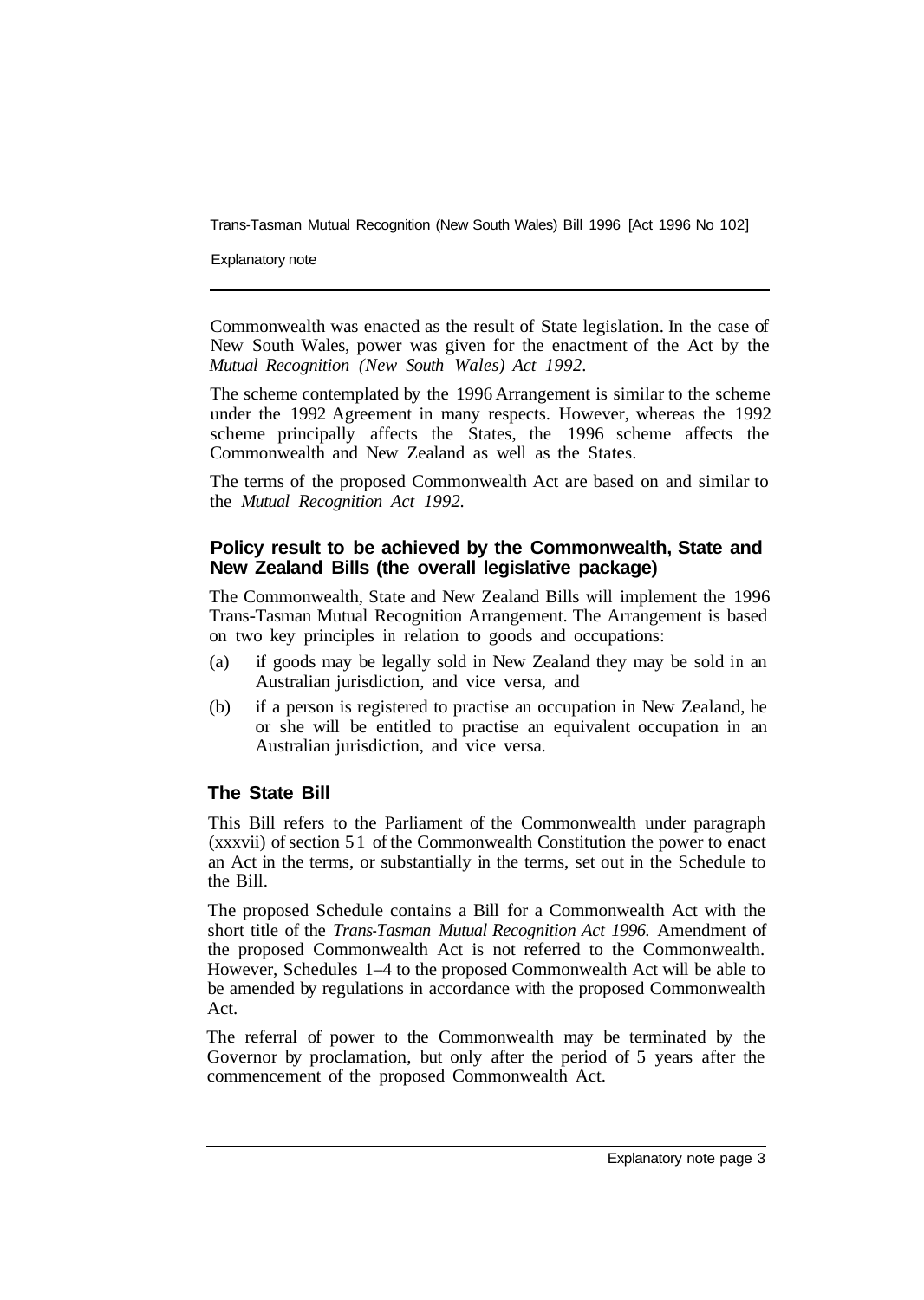Explanatory note

The citation of the proposed Commonwealth Act will be able to be changed to include "1997" in the event that the Commonwealth Bill does not complete its parliamentary passage in 1996, as the Commonwealth Bill would still be "substantially in the terms" set out in the Schedule to the State Bill.

## **The Commonwealth Bill**

The Commonwealth Bill set out in the State Bill gives effect to the two key principles in relation to goods and occupations within Australia:

- (a) if goods may be legally sold in New Zealand they may be sold in an Australian jurisdiction, and
- (b) if a person is registered to practise an occupation in New Zealand, he or she will be entitled to practise an equivalent occupation in an Australian jurisdiction.

The Commonwealth Bill provides the mechanics for recognising these principles. The Schedules to the Commonwealth Bill detail exemptions and exclusions in relation to laws, goods and occupations and also provide for privacy of information collected under the proposed Commonwealth Act.

## **Legislative result to be achieved by the Commonwealth and State Bills**

The new national scheme for mutual recognition will involve at least one State enacting legislation referring or requesting the enactment of a Mutual Recognition Act to the Parliament of the Commonwealth. The Commonwealth Parliament will then enact the *Trans-Tasman Mutual Recognition Act 1996* in substantially the same terms as those set out in the proposed State Act.

The *Trans-Tasman Mutual Recognition Act 1996* of the Commonwealth will apply to those States that:

- refer power to enact the Commonwealth Act or request enactment of it, or
- adopt the Commonwealth Act afterwards (under paragraph (xxxvii) of section 51 of the Commonwealth Constitution).

The Commonwealth Act will provide a comprehensive scheme for mutual recognition in relation to New Zealand goods and occupations, which will operate independently of other State laws and therefore will not require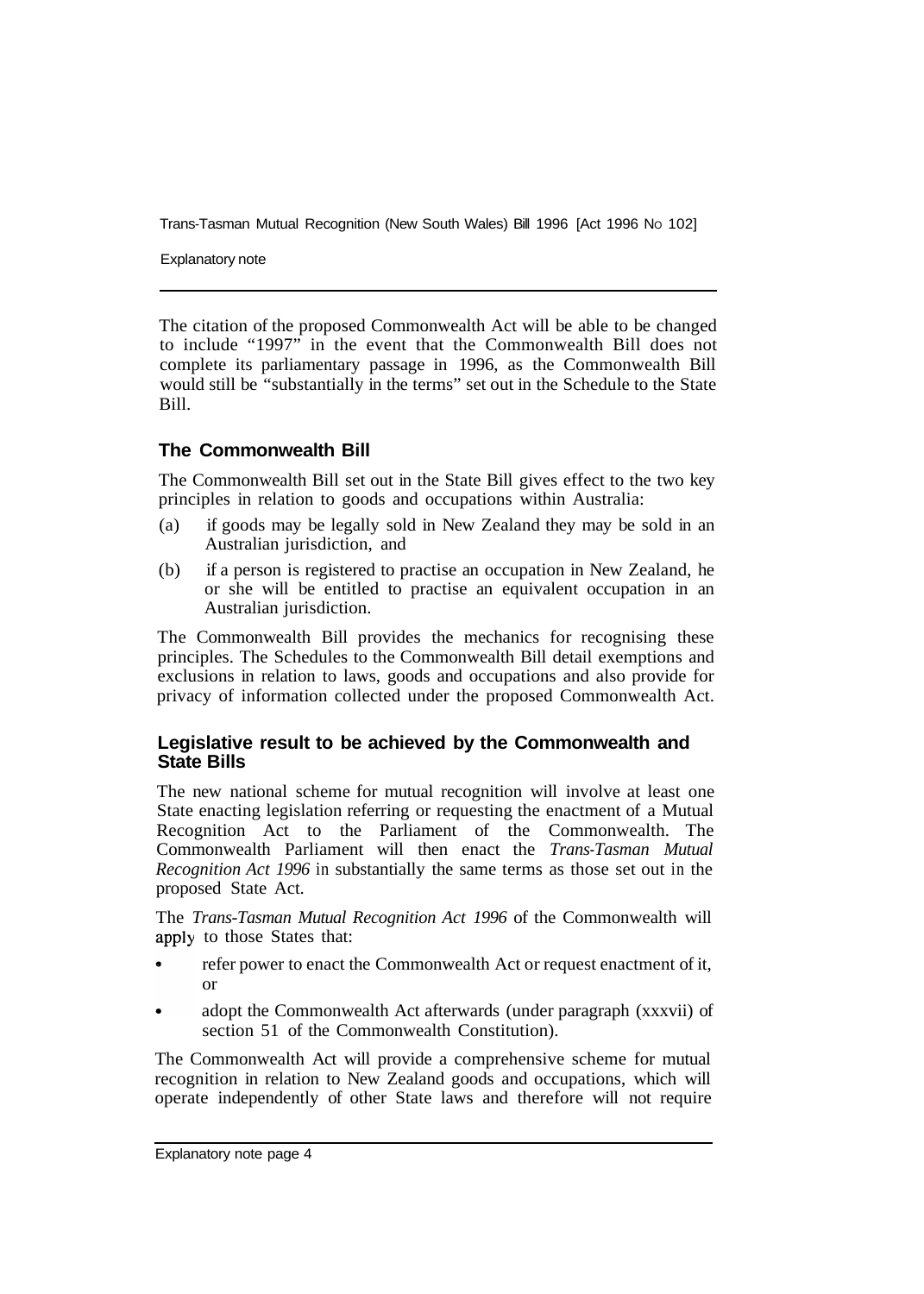Explanatory note

modification of those laws to enable its implementation. This is achieved through section 109 of the Commonwealth Constitution, which provides that a Commonwealth Act prevails over a State Act to the extent of any inconsistency.

## Outline of provisions

## **State Bill**

**Clause l** sets out the name (also called the short title) of the proposed Act, as well as the purpose of the proposed Act.

**Clause 2** provides for the commencement of the proposed Act on a day to be appointed by proclamation of the Governor.

**Clause 3** defines *the Commonwealth Act* to mean the Act to be enacted by the Parliament of the Commonwealth as referred to in clause 4.

**Clause 4** refers power to enact the Bill set out in the Schedule to the State Bill. The clause does so by referring certain matters to the Parliament of the Commonwealth. The matters are those to which the Schedule relates, but only to the extent of the enactment of an Act in the terms, or substantially in the terms, set out in the Schedule to the State Bill. The referral of those matters has effect from the commencement of the State Act until a day (occurring at least 5 years after the commencement of the Commonwealth Act) fixed by the Governor by proclamation.

**Clause 5** enables the Governor to make regulations for the purposes of section 46 of the proposed Commonwealth Act (Temporary exemptions).

## **Commonwealth Bill**

#### **Part 1—Preliminary**

**Clause 1** provides for the proposed Act to be cited as the *Trans-Tasman Mutual Recognition Act 1996.* 

**Clause 2** provides for Part 1 of the proposed Act to commence when the Act receives the Royal Assent. The remaining provisions of the Act are to commence on a day or days to be fixed by Proclamation of the Governor-General.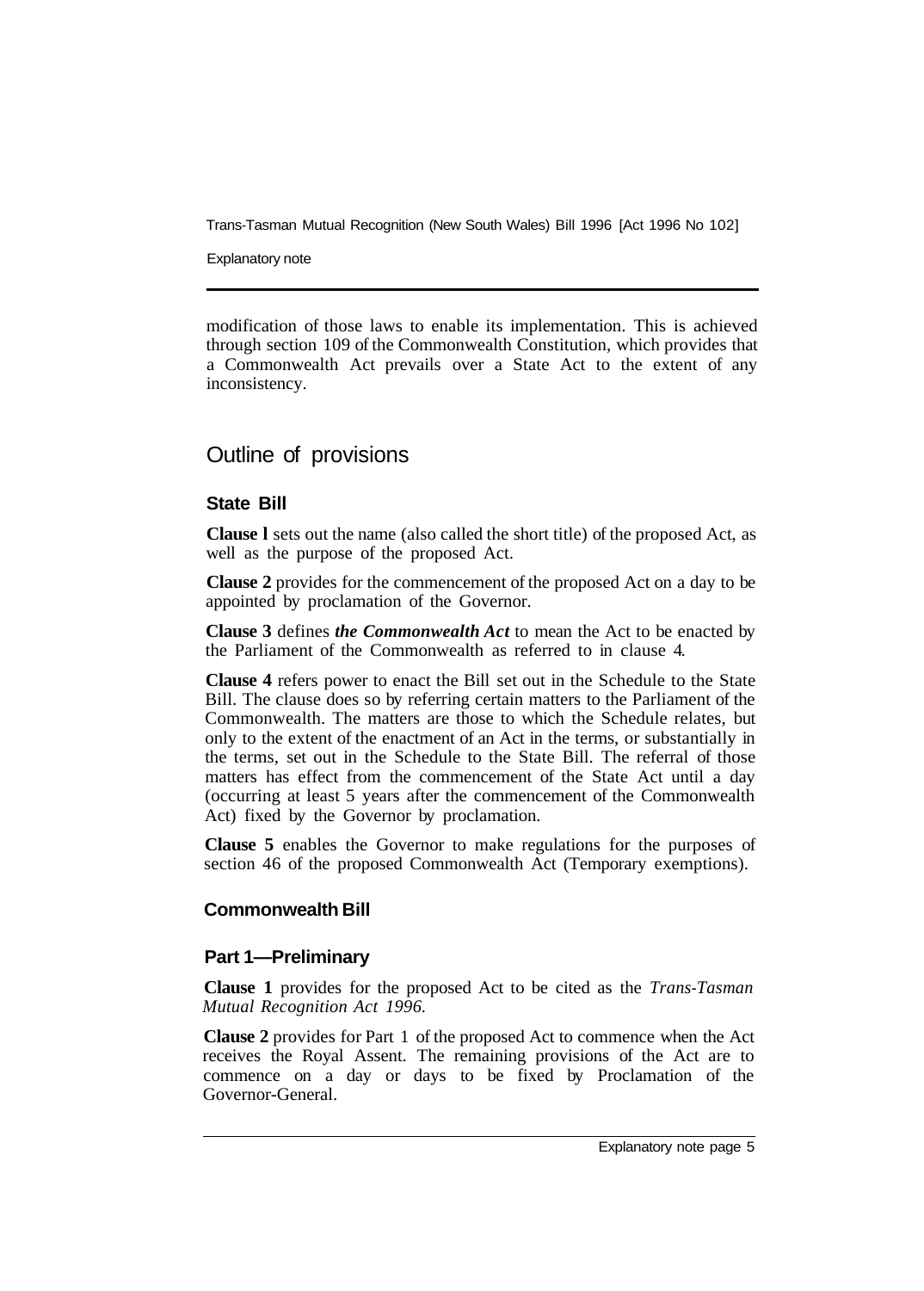Explanatory note

**Clause 3** sets out the principal purpose of the proposed Act, which is to enact legislation for the purpose of recognising within Australia regulatory standards adopted in New Zealand regarding goods and occupations.

**Clause 4** contains definitions of expressions used in the proposed Act. In particular:

- *goods* means goods of any kind (including animals, plants, material of microbial origin, a package containing goods, and a label attached to goods), and (a)
- *local registration authority* of a participating jurisdiction for an occupation means the person or authority in the jurisdiction having the function conferred by legislation of registering persons in connection with their carrying on that occupation in the jurisdiction, and (b)
- *occupation* means an occupation, trade, profession or calling of any kind that may be carried on only by registered persons, where registration is wholly or partly dependent on the attainment or possession of some. qualification (for example, training, education, examination, experience, character or being fit or proper), and includes a specialisation in any of the above in which registration may be granted, and (c)
- *participating jurisdiction* refers to clause 50, and covers New Zealand, (d)the Commonwealth, or a State while the State has the appropriate legislation in force to give effect to the scheme.

This clause also states that a law specified in a Schedule to the proposed Act includes any regulations or other statutory instruments under the law and amendments to the law, unless the Schedule states otherwise.

**Clause 5** states that the proposed Act does not affect the operation of any other law of the Commonwealth, and generally does not affect the operation of the *Mutual Recognition Act 1992* of the Commonwealth.

**Clause 6** provides that the proposed Act applies to a State while it is a participating jurisdiction and does not affect the operation of a law of the State so far as it can operate concurrently with the proposed Act.

**Clause 7** states that the Governor-General may declare by Proclamation that the Act will cease to have effect on a specified day if New Zealand is or will become a non-participating jurisdiction.

**Clause 8** states that the proposed Act binds the Crown in right of the Commonwealth and of each of the States (while a participating jurisdiction).

Explanatory note page 6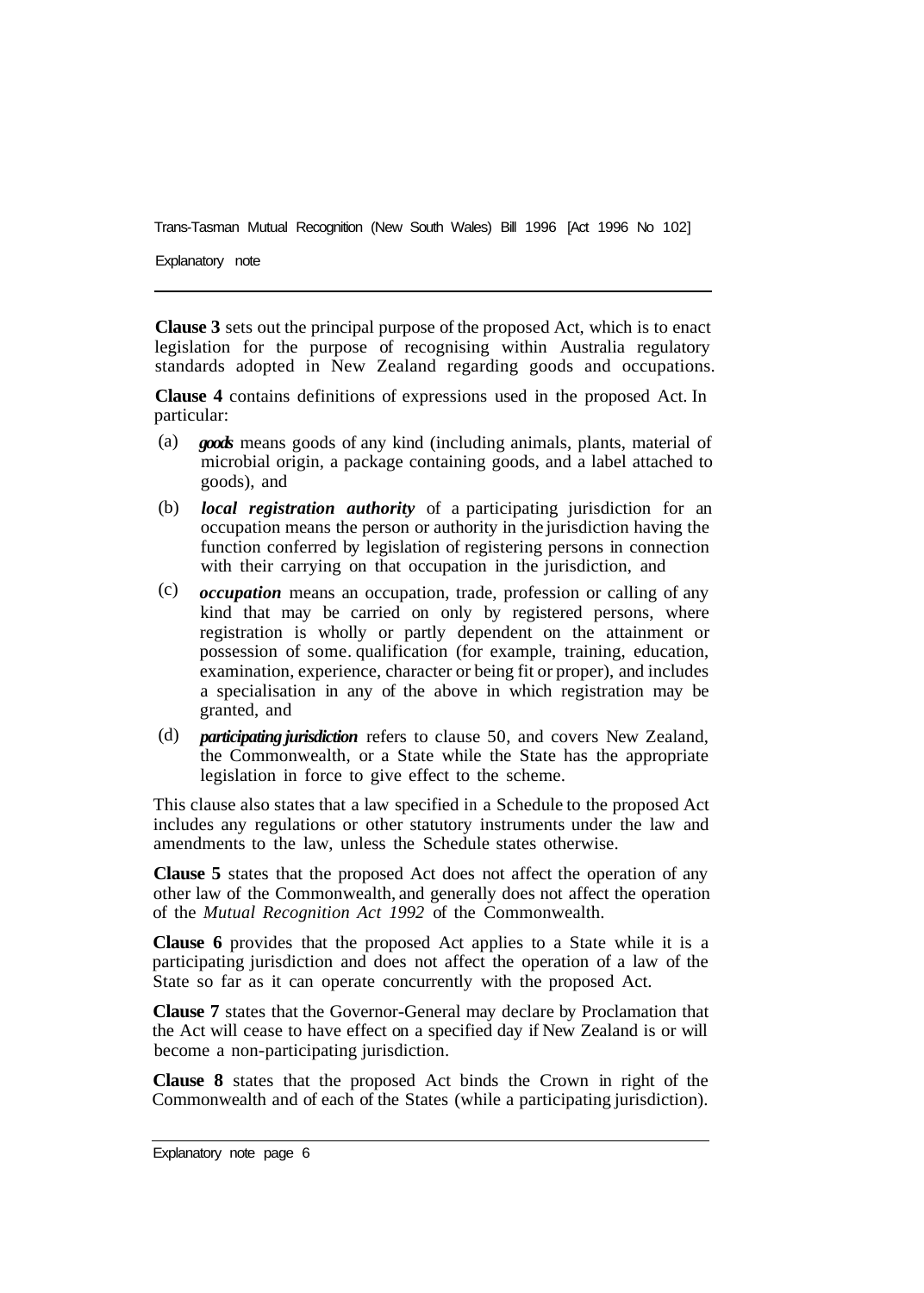Explanatory note

## **Part 2—Goods**

**Clause 9** states that the mutual recognition principle in relation to goods is as set out in this Part. The Part deals with goods produced in or imported into New Zealand and their sale in Australia.

**Clause 10** provides that goods produced in or imported into New Zealand that may lawfully be sold in New Zealand may be sold in an Australian jurisdiction without the need to comply with the requirements set out in clause 11 (Requirements that do not need to be complied with).

**Clause 11** specifies the requirements relating to sale that are imposed by an Australian jurisdiction and that do not need to be complied with. Those requirements are as follows:

- $(a)$ requirements relating to the goods themselves, for example, requirements relating to their production, composition, quality or performance,
- $(b)$ requirements relating to the way the goods are presented, for example, requirements relating to their packaging, labelling, date stamping or age,
- $(c)$ requirements that the goods be inspected, passed or similarly dealt with in or for the purposes of the Jurisdiction,
- requirements that any step in the production of the goods not occur  $(d)$ outside the jurisdiction,
- any other requirements relating to sale that would prevent or restrict, or  $(e)$ would have the effect of preventing or restricting, the sale of the goods in the jurisdiction.

**Clause 12** contains exceptions to the mutual recognition principle. The principle does not affect the operation of any laws of an Australian jurisdiction, so long as those laws apply equally to goods produced in or imported into the Australian jurisdiction and are laws which fall into one of the following three classes:

- (a) laws that regulate the manner of sale of goods or the manner in which sellers conduct their business in the jurisdiction (examples include laws relating to contractual aspects of the sale of goods, registration of sellers or other persons carrying on occupations, requirement for business franchise licences, the persons to whom, and the circumstances in which, goods may or may not be sold),
- (b) laws that relate to the transportation, storage or handling of goods and are directed at matters affecting the health and safety of persons within the jurisdiction or at environmental pollution matters,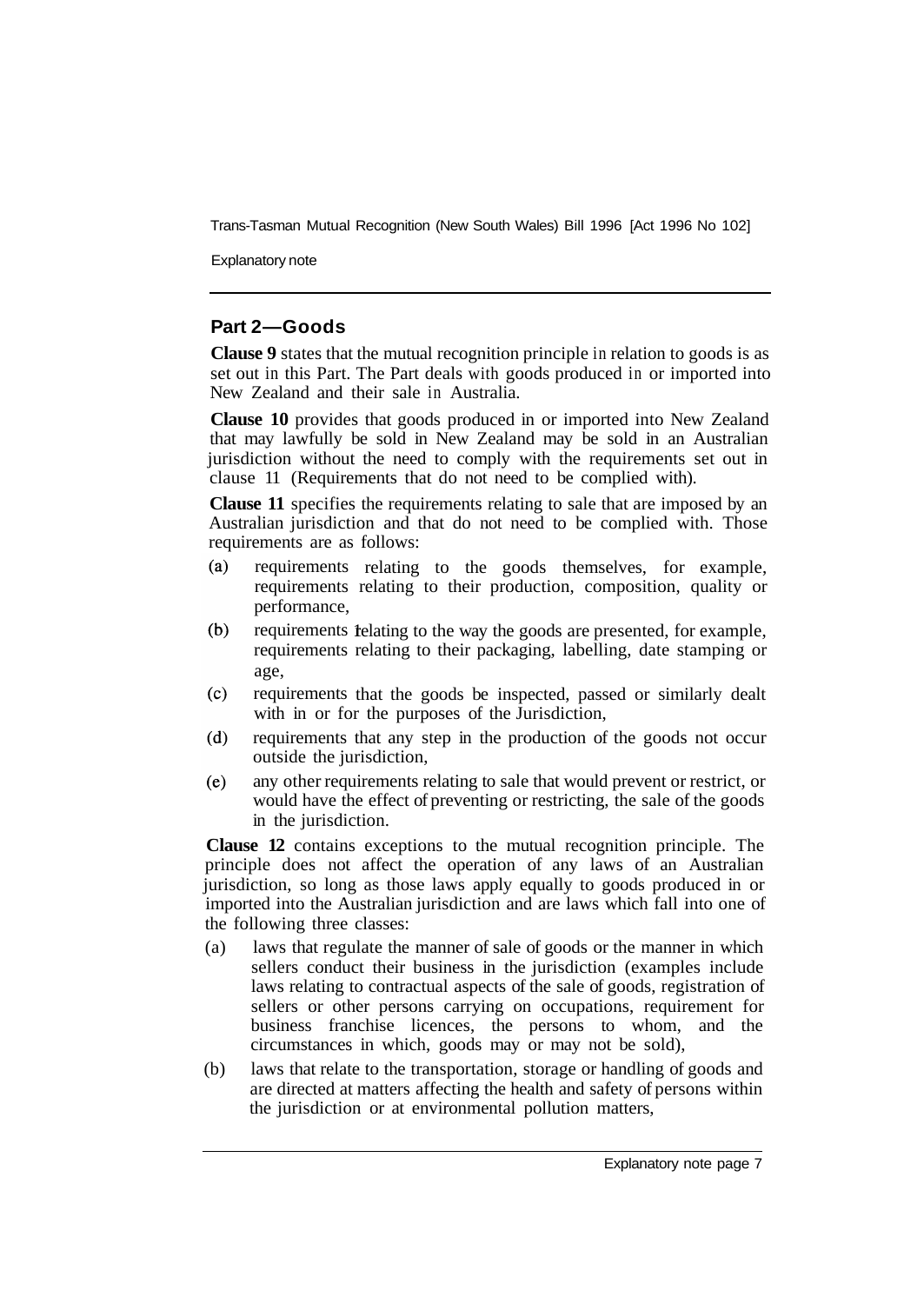Explanatory note

(c) laws that relate to the inspection of goods (other than laws providing that inspection is a prerequisite to the sale of the goods in the jurisdiction) and are directed at matters affecting the health and safety of persons within the jurisdiction or at environmental pollution matters.

**Clause 13** provides that it is a defence to a prosecution for an offence against sale of goods laws in an Australian jurisdiction if a person claims that the mutual recognition principle applies and establishes that the goods concerned were labelled at the point of sale with a statement that they were produced in or imported into New Zealand and also establishes that the person had no reasonable grounds for suspecting that the goods were not so produced or imported. The defence cannot be used if the prosecution proves that the mutual recognition principle did not apply in the particular case (because for example the laws did not comply with requirements imposed by the law of New Zealand).

**Clause 14** provides that nothing prevents goods from being sold in an Australian jurisdiction if they comply with the law of the jurisdiction in which they are sold.

## **Part 3—Occupations**

#### **Division 1-Preliminary**

**Clause 15** states that the mutual recognition principle as applying to occupations is as set out in this Part. The Part deals with the ability of a person who is registered in connection with an occupation in New Zealand to carry on an equivalent occupation in Australia.

**Clause 16** provides that a person who is registered in New Zealand for an occupation is entitled to be registered for an equivalent occupation in an Australian jurisdiction after notifying the local registration authority in the Australian jurisdiction. Pending registration, the person may carry on the equivalent occupation in the Australian jurisdiction. The mutual recognition principle does not affect the operation of laws that affect the manner of carrying on an occupation in the Australian jurisdiction so long as those laws apply equally to all persons seeking to carry on the occupation or carrying it on and are not based on the attainment or possession of some qualification or experience relating to fitness to carry on the occupation.

**Clause 17** deals with aspects of how the Part applies. It applies to individuals and occupations carried on by them. It extends to each system of registration for an occupation in cases where more than one such system is involved (for example, admission as a legal practitioner by a court and issue of a practising certificate by another body).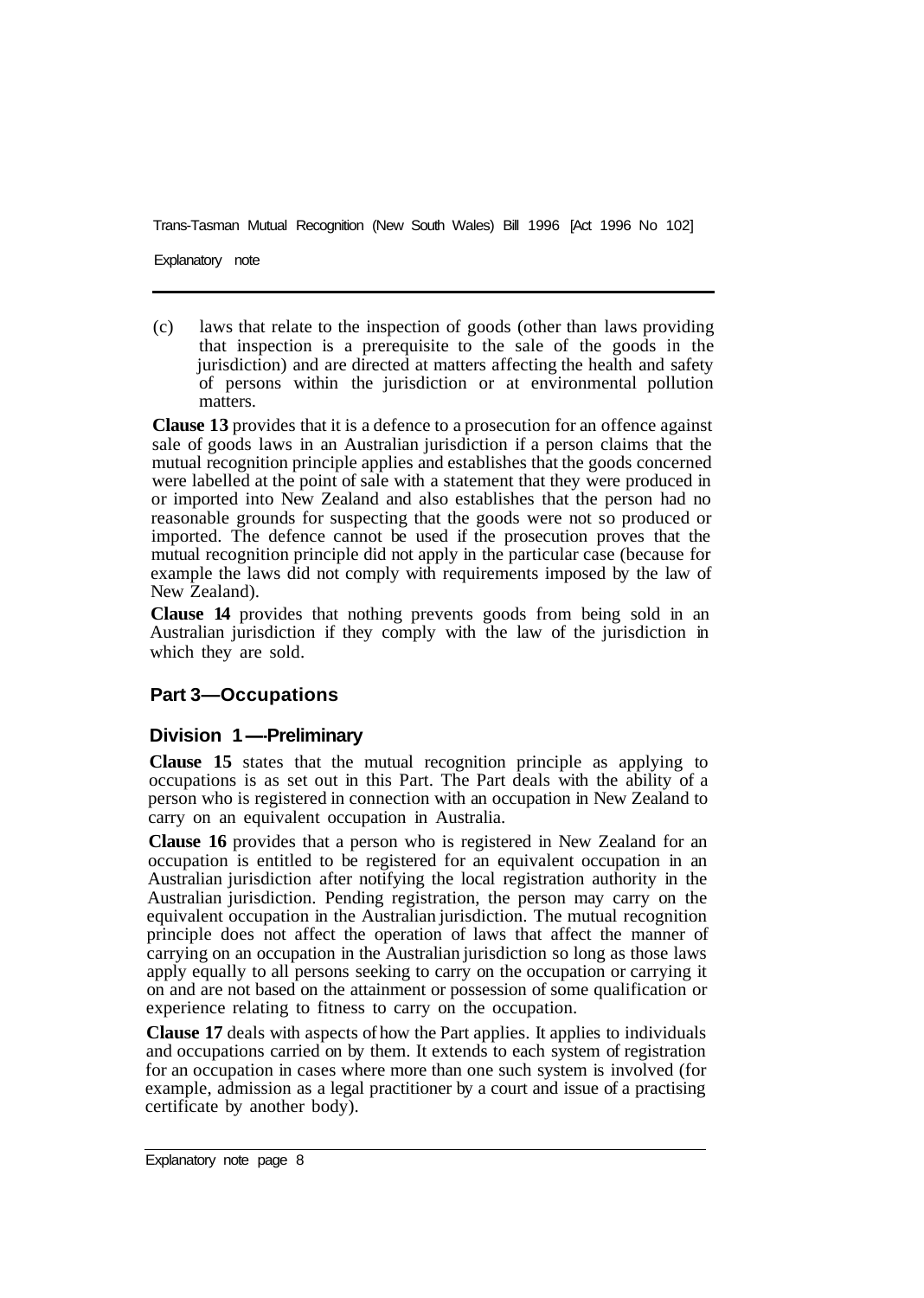Explanatory note

## **Division 2—Entitlement to registration**

**Clause 18** enables a person who is registered in New Zealand for an occupation to lodge written notice with the local registration authority of an Australian jurisdiction seeking registration in an equivalent occupation. The clause specifies certain matters that must be contained in the notice and requires the notice to be accompanied by documentary evidence or information as to the person's existing registration.

**Clause 19** provides that once a person lodges a notice under clause 18 (Notification to local registration authority) in an Australian jurisdiction the person is entitled to be registered in the equivalent occupation and the entitlement continues (even if the registration in New Zealand ceases) so as to enable renewal of registration in the Australian jurisdiction. Continuance of registration is otherwise subject to the law of the Australian jurisdiction. The local registration authority of the Australian jurisdiction cannot impose conditions on registration that are more onerous than would be imposed in similar circumstances (having regard to qualifications and experience) unless they are conditions that apply to the person's registration in New Zealand or that are necessary to achieve equivalence of occupations. The clause states that it has effect subject to the Part (for example, clause 32—Disciplinary action).

**Clause 20** provides that registration must be granted within one month of lodging a notice under clause 18 and when granted takes effect from the date of lodgment of that notice. Within that month the local registration authority may postpone or refuse the grant of registration. If the registration authority does neither within that month, registration is automatic at the end of that month.

**Clause 21** specifies the circumstances in which the local registration authority of the Australian jurisdiction may postpone registration. The postponement may not extend beyond 6 months and if it does registration is automatic at the end of that 6-month period unless registration was refused at or before the end of that period. Earlier registration may be granted on a review by the Administrative Appeals Tribunal of the Commonwealth.

**Clause 22** specifies the grounds on which the local registration authority of the Australian jurisdiction may refuse registration. Those grounds are that a statement or information in the notice under clause 18, or documentary evidence or information provided as to existing registration, is materially false or misleading or that the registration sought is not for an equivalent occupation and equivalence cannot be achieved by imposing conditions. A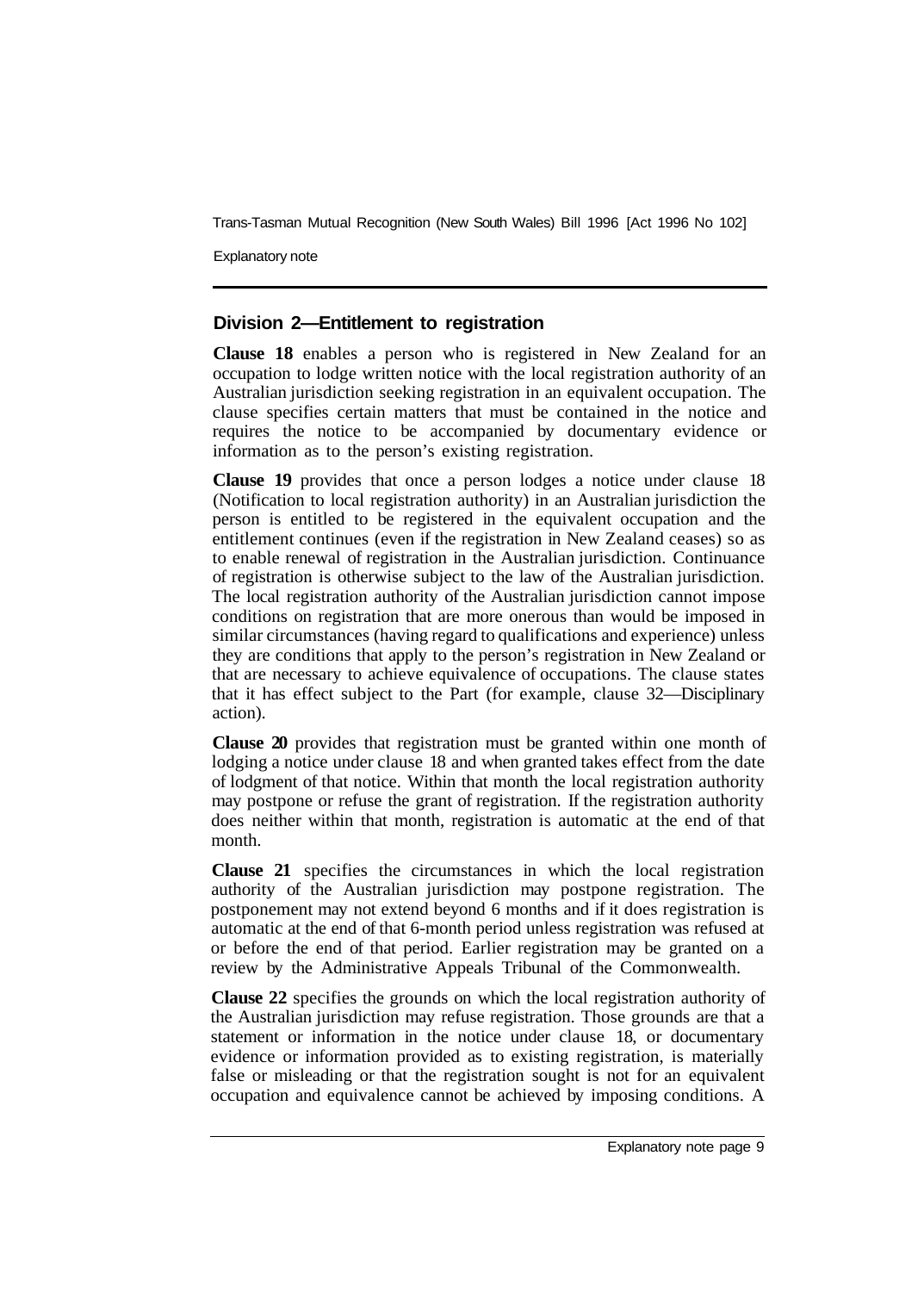Explanatory note

decision to refuse to grant registration on the ground that an occupation is not an equivalent occupation takes effect at the end of a specified period of not less than two weeks after the person concerned has been notified unless it has been previously revoked or an application for review made to the Administrative Appeals Tribunal. On such an application, the Tribunal may make whatever orders it considers appropriate.

**Clause 23** requires a local registration authority to give notice in writing of its decision as to registration.

## **Division 3–Interim arrangements**

**Clause 24** provides that pending determination of a notice under clause 18 the person lodging the notice has *deemed registration.* Deemed registration does not of itself provide a basis for registration in another Australian jurisdiction.

**Clause 25** deals with the duration of a person's deemed registration. It ceases when the person is registered by the local registration authority of an Australian jurisdiction, or if that authority refuses registration, or if substantive registration in every other participating jurisdiction ceases. It may be cancelled or suspended in accordance with this Part and is not affected by postponement of the grant of substantive registration.

**Clause 26** enables a person with deemed registration in an Australian jurisdiction to carry on the equivalent occupation in the jurisdiction but subject to certain limitations. Those limitations include the limits conferred by the person's substantive registration in New Zealand as well as by the person's deemed registration.

#### **Division 4—Equivalent occupations**

**Clause 27** states that the equivalence of occupations carried on in different participating jurisdictions is to be determined in accordance with this Part.

**Clause 28** provides that occupations for which persons may be registered in New Zealand are to be taken as equivalent if the activities authorised under the registration for the occupation in an Australian jurisdiction are substantially the same. This equivalence may be achieved by the imposition of conditions.

**Clause 29** provides that this Part is to be given effect to in accordance with relevant declarations under this Division regarding equivalent occupations. If an inconsistency arises between a declaration of the Administrative Appeals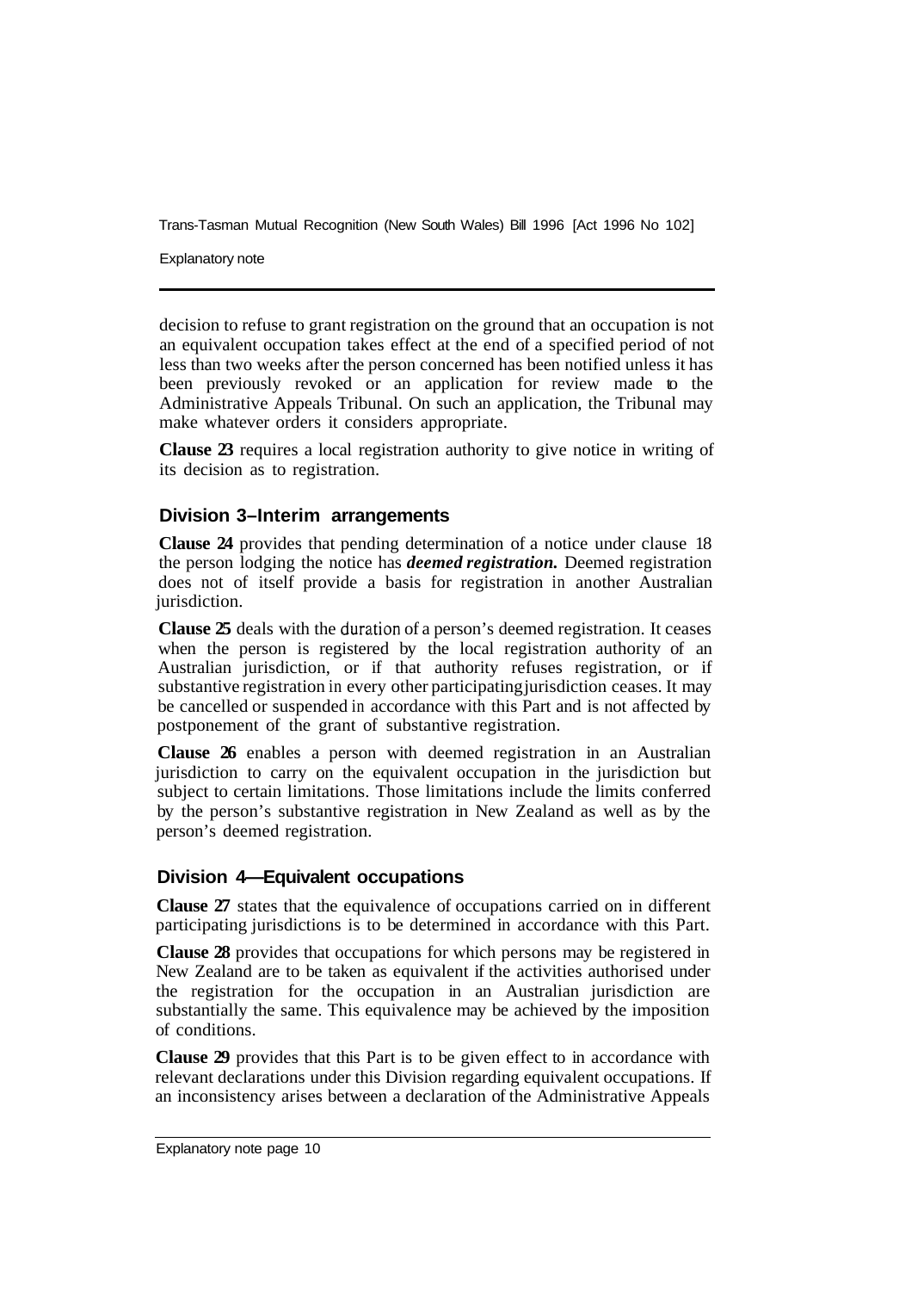Explanatory note

Tribunal (see clause 30) and a declaration of Ministers (see clause 31), the ministerial declaration prevails. A declaration does not affect the registration of a person already registered unless it is made by the Administrative Appeals Tribunal in relation to that person specifically.

**Clause 30** enables the Administrative Appeals Tribunal to make an order, on a review of a decision of a local registration authority under the proposed Act, that a person registered in an occupation in New Zealand is or is not entitled to registration in an Australian jurisdiction in a particular occupation. On such a review, the Administrative Appeals Tribunal may also specify conditions that will achieve equivalence and may make a declaration that occupations carried on in New Zealand and in an Australian jurisdiction are not equivalent if it is satisfied as to certain matters. Such declarations must be published and notified to appropriate authorities in other participating jurisdictions. The local registration authority must give effect to the decision on the review.

**Clause 31** enables a Minister from New Zealand and a Minister from one or more Australian jurisdictions to declare jointly that specified occupations are equivalent and to specify conditions that will achieve equivalence. Such a declaration has effect only in relation to the participating jurisdictions concerned and must be given effect to by the appropriate local registration authorities.

## **Division 5–General provisions**

**Clause 32** provides that if a person's registration in an occupation in New Zealand is cancelled or suspended, or subject to a condition, on disciplinary grounds or as a result of or in anticipation of criminal, civil or disciplinary proceedings, the person's registration in an equivalent occupation in an Australian jurisdiction is affected in the same way (whether or not the registration was effected under the proposed Act). The local registration authority of the Australian jurisdiction may in such cases reinstate the registration or waive conditions if it thinks it appropriate.

**Clause 33** allows a person to apply to the Administrative Appeals Tribunal for review of a decision of a local registration authority under the proposed Act.

**Clause 34** empowers the Administrative Appeals Tribunal to order a party in proceedings to pay costs if the party has acted unreasonably.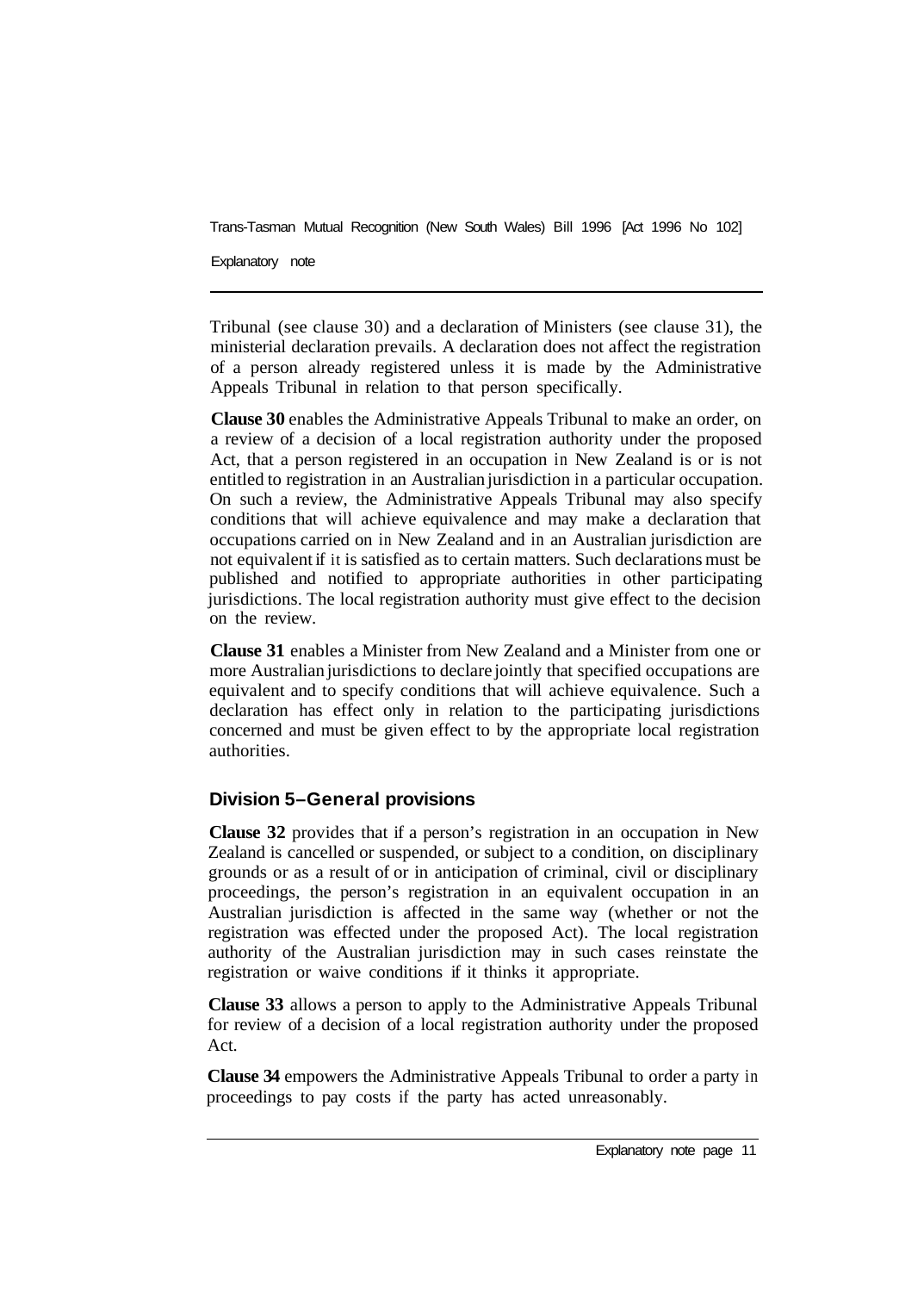Explanatory note

**Clause 35** provides for consistency of decisions made by the Administrative Appeals Tribunal and the Trans-Tasman Occupations Tribunal of New Zealand.

**Clause 36** states that residence or domicile is not to be a prerequisite or factor in a person's entitlement to registration under the proposed Act.

**Clause 37** requires a local registration authority of an Australian jurisdiction to promptly furnish information about a person registered in that jurisdiction reasonably required by a local registration authority of another participating jurisdiction. The request for information must be in connection with the seeking of registration by the person in the jurisdiction, the person's deemed registration, or actual or possible disciplinary action against the person. The information may be furnished despite any law relating to secrecy, confidentiality or privacy.

**Clause 38** provides that once information is received by a local registration authority under clause 37 the information is subject to any law relating to secrecy, confidentiality or privacy applicable to information provided under the law of the jurisdiction under which that authority is constituted or exercises its functions.

**Clause 39** sets out the general duties of local registration authorities under the proposed Act. They must facilitate the operation of this Part in relation to the relevant occupations and make use of the power to impose conditions in such a way as to promote the mutual recognition principle. They must prepare guidelines and information as to the operation of this Part. Such guidelines and information are to be available within six months of the commencement of the clause. The clause also requires local registration authorities to have regard to the privacy principles set out in Schedule 5. The principles do not create separately enforceable rights or duties.

**Clause 40** enables a local registration authority of an Australian jurisdiction to impose fees in connection with registration under the proposed Act but not fees greater than those imposed for registration apart from the proposed Act. The authority may impose a condition on substantive or deemed registration that a person may not carry out activities authorised by the registration until the fees have been paid.

**Clause 41** provides that registration or entitlement to registration under this Part does not require compliance with any requirements as to personal attendance in the relevant Australian jurisdiction.

**Clause 42** states that nothing prevents a person from seeking registration in an occupation apart from the Act.

Explanatory note page 12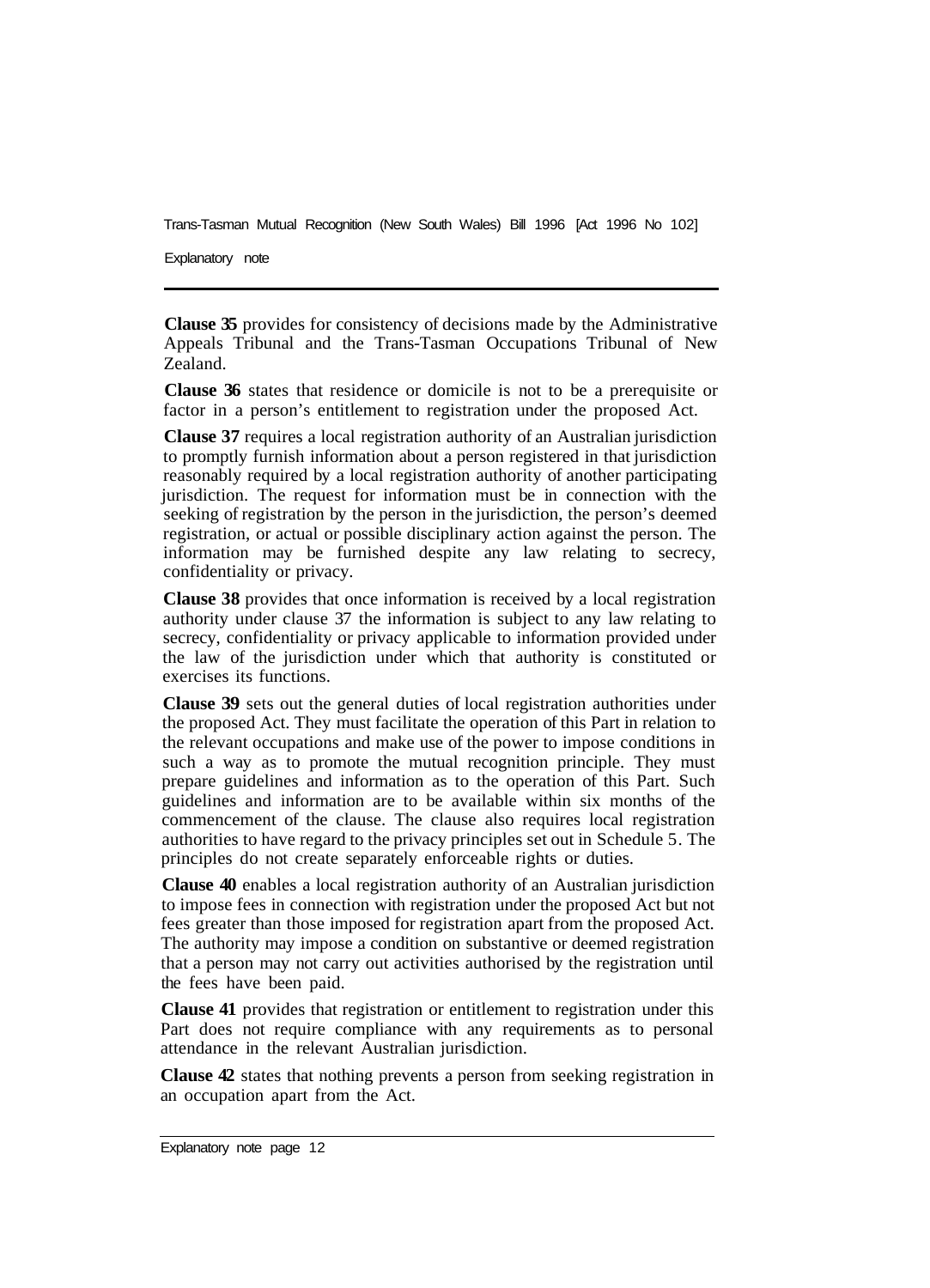Explanatory note

## **Part 4—Exclusions and exemptions**

**Clause 43** is a definitional clause, and provides that for the purposes of this Part a jurisdiction endorses a regulation by publishing a notice in the Gazette of that jurisdiction. However, a recommendation by a Commonwealth Minister to the Governor-General for a regulation amounts to endorsement of it by the Commonwealth.

**Clause 44** provides for the exclusion from the proposed Act of laws of an Australian jurisdiction to the extent set out in Schedule 1 (Exclusions). The Governor-General may make regulations amending Schedule 1 but all participating jurisdictions must endorse the regulation, unless the regulation merely omits or reduces the effect of a law as set out in Schedule 1 or adds a consistent law of a State to the Schedule (in which case only the endorsement of the State is needed).

**Clause 45** provides for the permanent exemption from the proposed Act of laws of an Australian jurisdiction to the extent set out in Schedule 2 (Permanent exemptions). The Governor-General may make regulations amending Schedule 2. Any such regulation must be made with the endorsement of all participating jurisdictions. However, that requirement does not apply to a regulation that merely omits or reduces the extent of an exemption from the law of a State (in which case only the endorsement of the State is needed).

**Clause 46** provides for the temporary exemption from the proposed Act of the sale of particular goods in an Australian jurisdiction or of laws of Australian jurisdiction relating to particular goods. Such exemptions only have effect if they are substantially for the protection of the health and safety of persons within the jurisdiction or directed at environmental pollution matters. The exemption only has effect for 12 months (either continuously or as an aggregate).

**Clause 47** provides for a continuation of temporary exemptions referred to in clause 46. The purpose of the clause is to create a mechanism to provide an additional period not exceeding 12 months for legislative or other action to be taken to implement a ministerial agreement arising out of consideration (generally in the context of a ministerial council) of an exemption under clause 46. The Governor-General may make regulations for the purposes of this clause if they have the effect of continuing or reviving the effect of an exemption, with or without modification. However, endorsement of at least two-thirds of the participating jurisdictions is required before the regulation may be made. An exemption under this clause (together with the period of any previous exemption) can only operate for 12 months (either continuously or as an aggregate).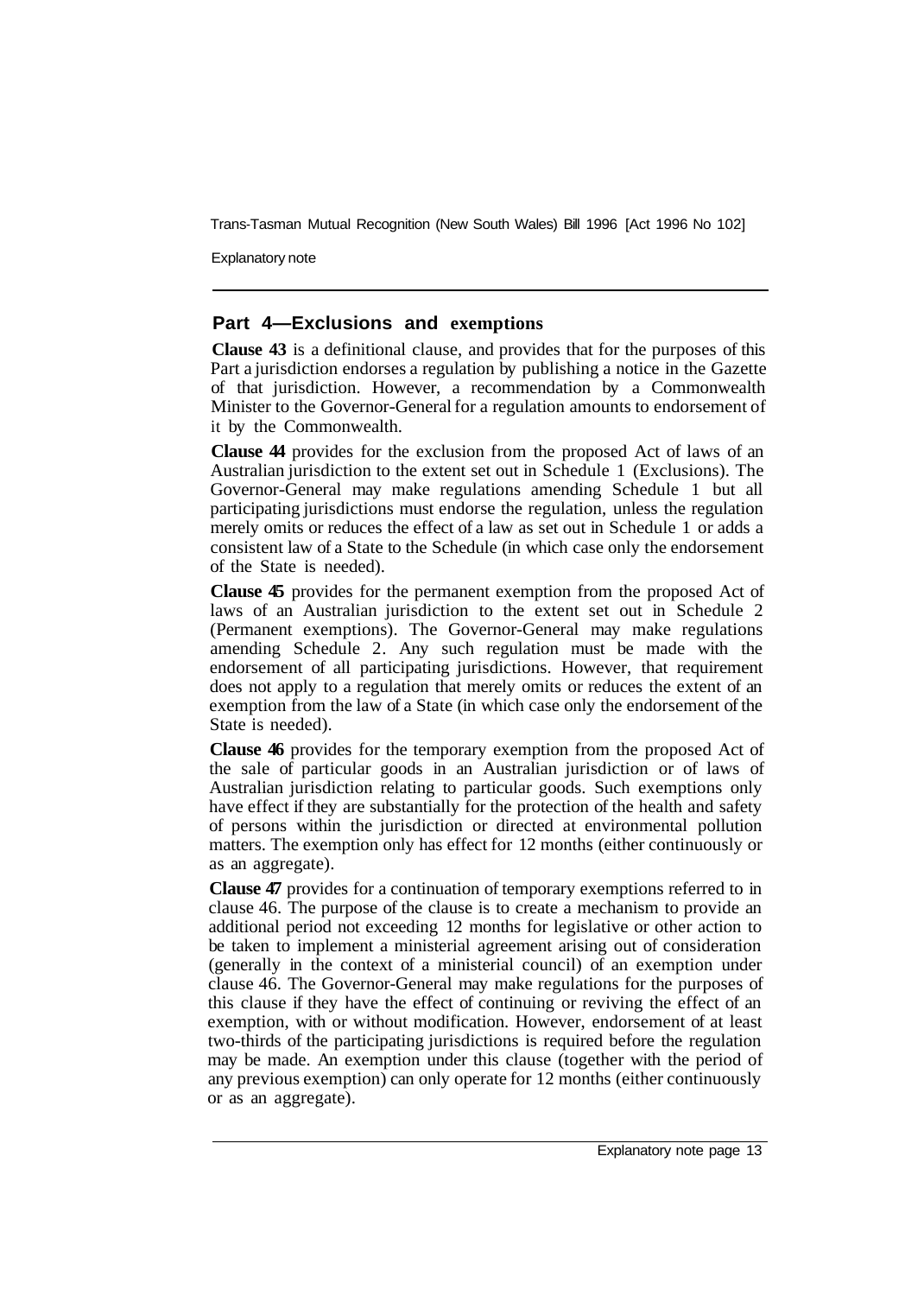Explanatory note

**Clause 48** provides for the special exemption from the proposed Act of laws of an Australian jurisdiction to the extent set out in Schedule 3 (Special exemptions). Such an exemption only operates for 12 months after the clause commences but this may be extended by regulations made by the Governor-General. Endorsement of all of the Participating jurisdictions is required before a regulation is made under this clause. However, that requirement does not apply to a regulation that relates solely to a law specified in Schedule 3 and will not take effect until after 5 years after the commencement of the clause (in which case only the endorsement of two-thirds of the participating jurisdictions is needed), or to a regulation that merely omits expired matter (in which case only Commonwealth endorsement is needed).

**Clause 49** provides for the exemption from the proposed Act of laws of an Australian jurisdiction to the extent set out in Schedule 4 (Exempt laws relating to occupations). The Governor-General may make regulations amending Schedule 4 and the endorsement of all participating jurisdictions is required, unless the regulation omits a law of a State (in which case only the endorsement of the State is needed).

## **Part 5–General**

**Clause 50** defines *participating jurisdiction* for the purposes of the proposed Act as being New Zealand (while there is an Act in force that corresponds to the proposed Commonwealth Act), the Commonwealth, or a State (while it has an Act sustaining or adopting the proposed Commonwealth Act).

**Clause 51** provides that the mutual recognition principle and the proposed Act may be taken into consideration in proceedings of any kind and for any purpose. The clause also ensures that a person may rely on the mutual recognition principle in relation to more than one Australian jurisdiction.

**Clause 52** enables conditions or undertakings imposed on the registration of a person in an occupation in New Zealand to be construed with necessary adaptations for the purposes of registration in the relevant Australian jurisdiction.

**Clause 53** provides a method for determining where goods are produced for the purposes of the proposed Act.

**Clause 54** empowers the Governor-General to make regulations for the purposes set out in clause 46.